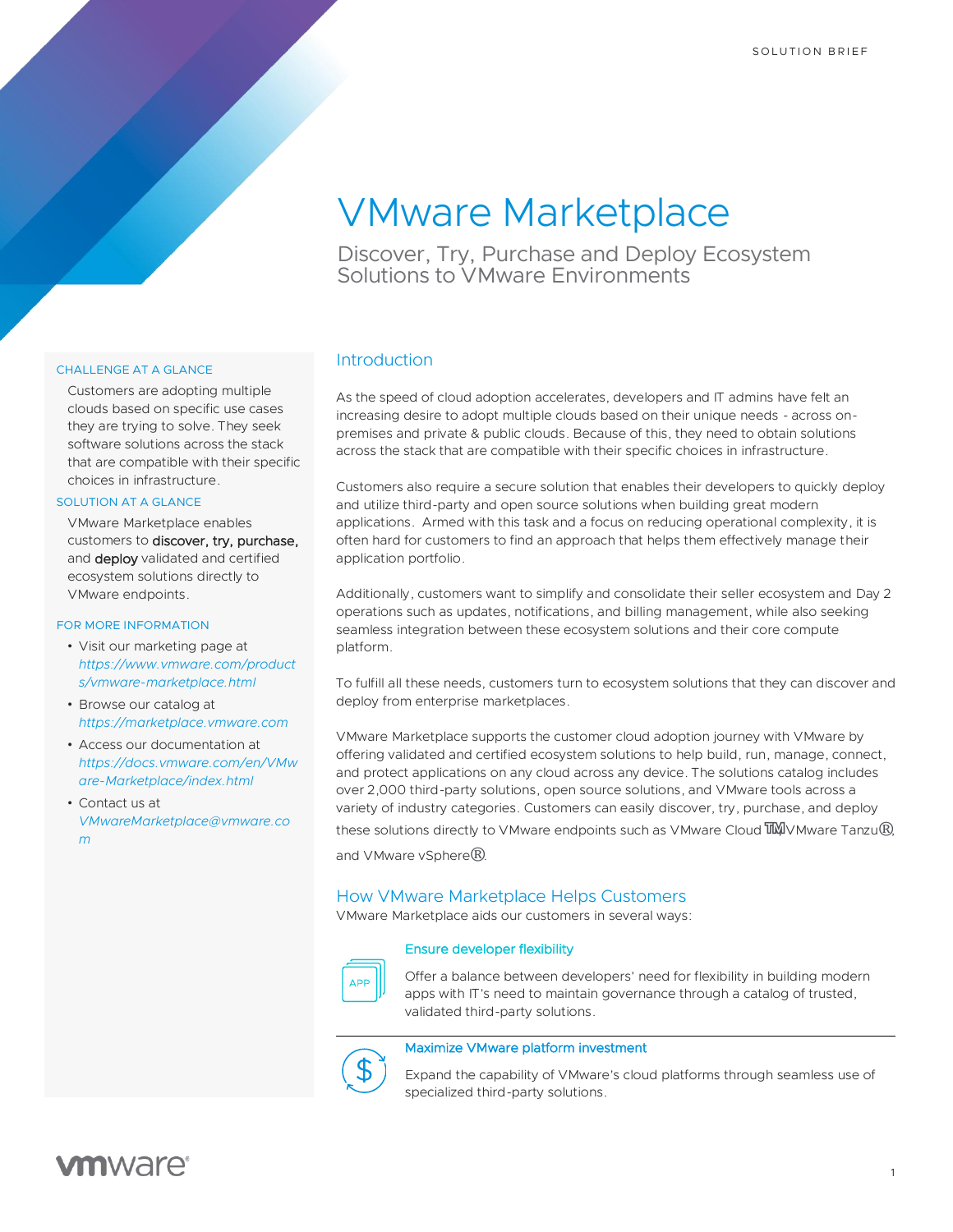

#### Find VMware-compatible ecosystem solutions

Easily find solutions from the VMware technology partner ecosystem that are interoperable, validated and certified with VMware technologies.

# Manage application portfolio effectively



Leverage your application portfolio effectively alongside your core cloud compute platform, both on- premises and in the cloud, through the same pane of view, and purchase new ecosystem solutions directly from the VMware Marketplace with the same payment methods.

#### Simplify deployments



Facilitate deployment on infrastructure of choice – on-premises or in hybrid environments. Ensure flexibility in infrastructure. On roadmap: *Deploy* directly to hyperscaler endpoints.

# Core Benefits

With a plethora of potential use cases for all user types, VMware Marketplace offers several core benefits to our customers:



# Who Uses the VMware Marketplace?

The VMware Marketplace service is utilized today by users across the VMware portfolio strategy spectrum of build – manage – run – connect – protect.

- DevOps Managers who use the Marketplace to find open source and third-party software that can be easily configured and safely utilized by developers
- **Developers** who utilize our selection of container-based and open source solutions to build & quickly improve microservices, and to discover new cloudnative technology
- IT Admins who find VMware tools (plug-ins, content packs, etc.) in addition to third-party and open source software in our catalog to maintain their cloud services and implement a full SDDC – including an ecosystem
- Database Admins who utilize our selection of third-party and open source database solutions to ensure data availability, secure data and prevent data loss

# **m**ware<sup>®</sup>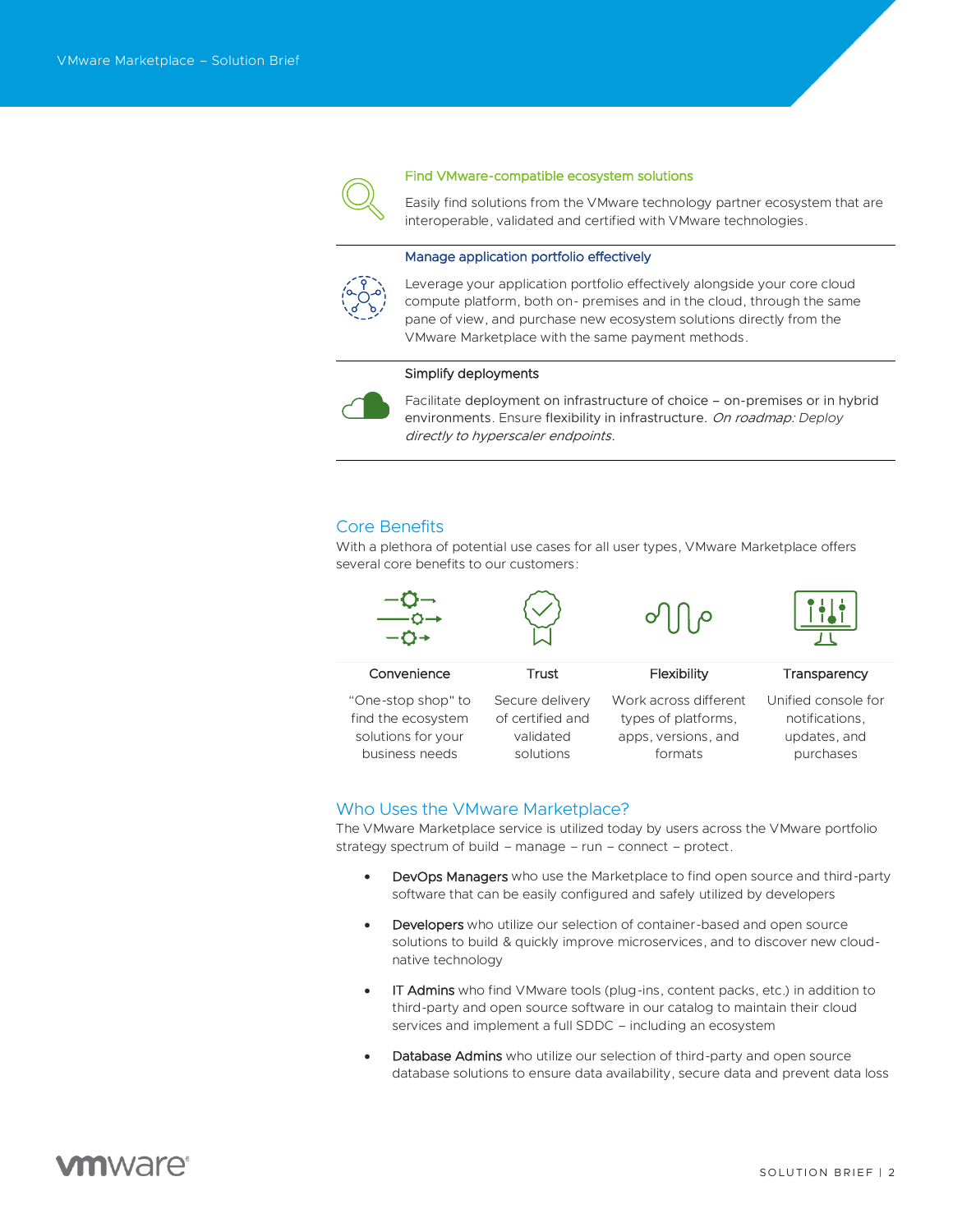- Cloud Admins who learn about our compatible ecosystem solutions to enable cloud native development in a controlled way, and migrate & modernize as seamlessly as possible
- Network Security Admins who use our solutions to design, build, test, govern and maintain their network security architecture

# Notable Features

VMware Marketplace is purpose-built with deployment needs in mind. Our feature set is robust, intuitive – and growing:

- Easily browse or search for compatible, validated, and certified solutions
- Filter by type of solution, product compatibility, and many other factors
- Click on a solution to view its detail page, guides, documentation, support, certification status, and other resources
- Subscribe to, download, or deploy solutions into chosen VMware locations
- Purchase solutions directly from catalog
- View subscribed solutions, subscribers, platforms, versions, actions (such as Update), and more through the Subscriptions tab

# Next Steps

Visit our website at *<https://www.vmware.com/products/vmware-marketplace.html>* to learn more. For further inquiries, contact us at *[VMwareMarketplace@vmware.com.](mailto:VMwareMarketplace@vmware.com)*

# **vm**ware<sup>®</sup>